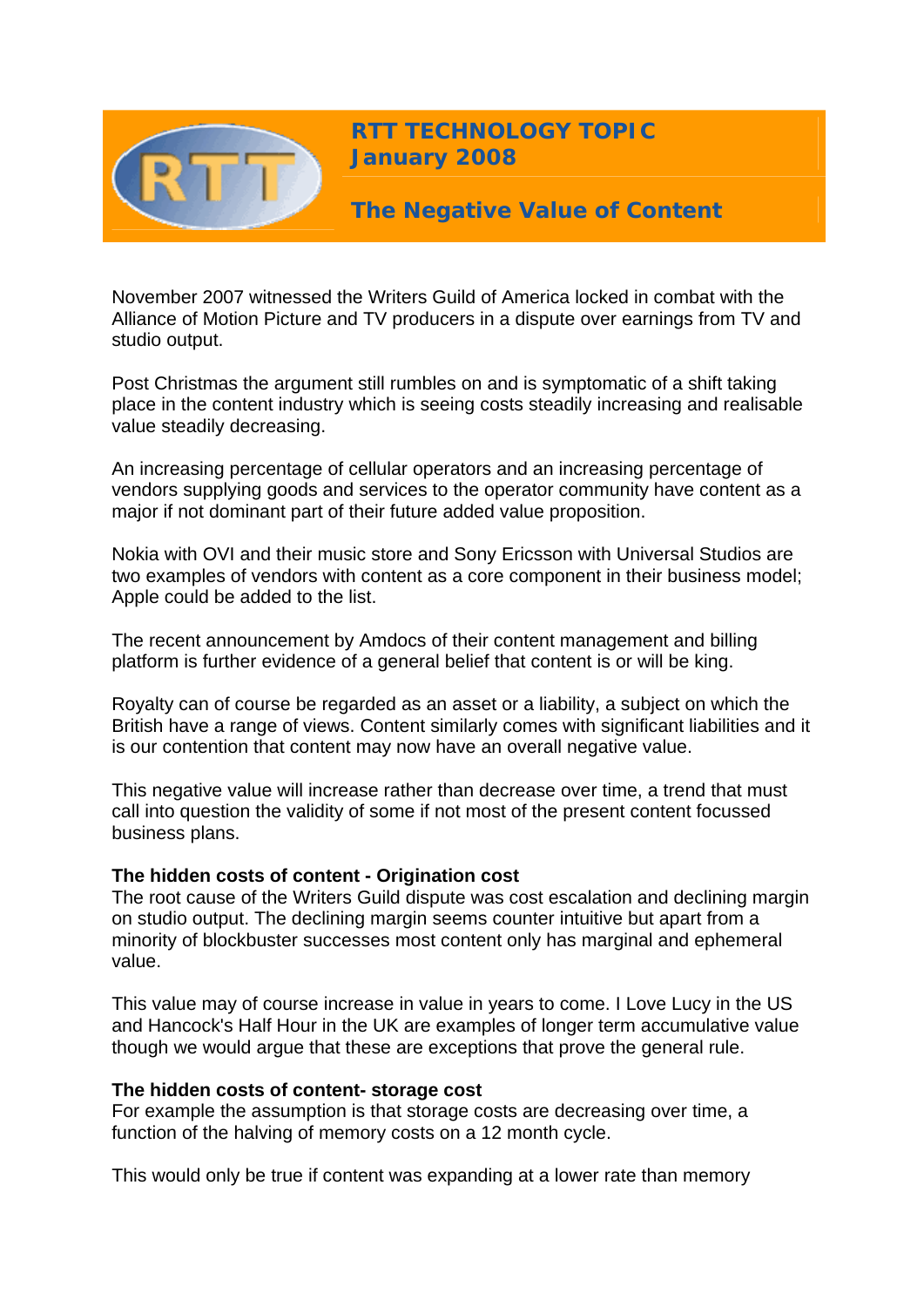bandwidth and this is presently not the case.

Content bandwidth inflation is being caused by the transition to high definition TV, a four fold bandwidth expansion. This is compounded by the move to higher fidelity audio, a composite of enhanced MP3 and five or 7 channel surround sound.

Still image content expansion is being driven by ever higher resolution image capture platforms, 44 mega pixel cameras being an extreme but relevant example.

This bandwidth expansion hits every stage of the content production chain from original capture through post production through to storage and distribution.

## **The hidden costs of user generated content- sorting cost**

This includes User Generated Content. For example, the BBC has a programme called Autumn Watch , a study of how weather effects people and plants.

A request for viewers to send in their gardening photos generates several hundred e mails with attachments, a significant percentage of which contain uncompressed files.

Someone has the Herculean task of sorting through these pictures, deciding which ones to keep, which ones to use and how to describe them in the data base.

User generated content is therefore not free and indeed has a significant cost which is increasing over time.

### **The hidden cost of content- trigger moments**

Broadcast content may also have trigger moments, voting for example in a talent show. Instead of an avalanche of photos the problem is now an avalanche of SMS messages or phone calls that have to arrive and be dealt with by a specified time in a specified way.

An organisation now exists to monitor and manage and regulate the operation of phone-in promotions.

Several producers have lost their jobs recently for failing to manage this process and participation revenues certainly in the UK are presently a fraction of their former value.

### **The hidden cost of content- delivery cost**

Trigger moments can create loading issues that can only be fully addressed by over provisioning store and forward and onward delivery bandwidth.

Over provisioning store and forward and delivery bandwidth both over the air and through the network implies substantial under utilisation for most of the time.

Additionally content has different delivery requirements ranging from best effort (lowest delivery cost, highest buffer cost), streaming (audio and video downloading), interactive (gaming) and conversational (highest delivery cost, no buffer cost).

Supporting all four types of content simultaneously adds substantial load to the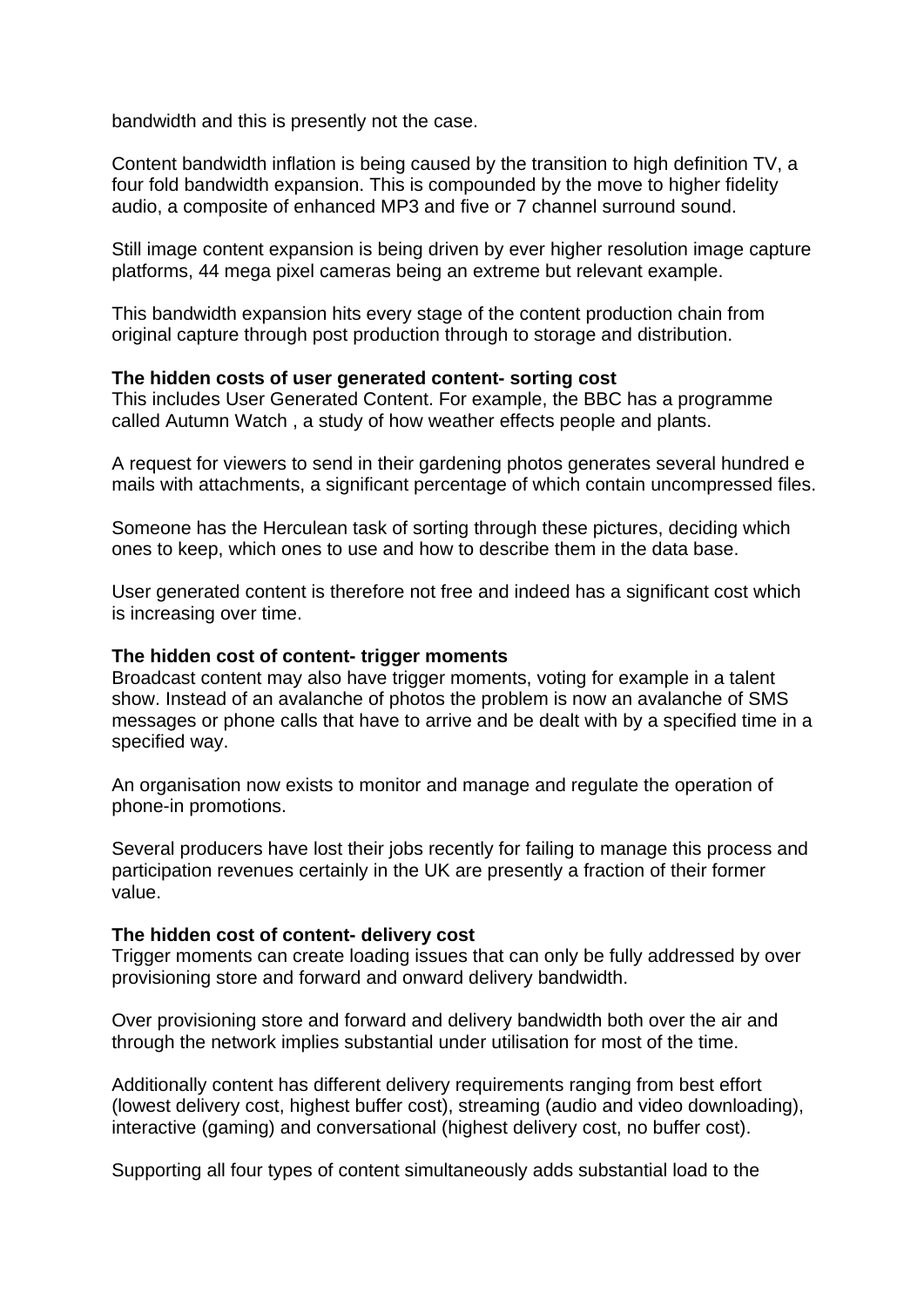network. The analogy would be running a postal system with four classes of postage using first class stamps, second class stamps, third class stamps and fourth class stamps.

The administrative effort counted in software clock cycles is significant and outweighs any benefits theoretically available from multiplexing best effort data into the mix.

**The particular costs of delivering broadcast content over cellular networks**  The DTV alliance analysed delivery costs and delivery revenues in a recent White Paper. The purpose of the White Paper was to illustrate the costs of delivering broadcast content either as unicast (eye wateringly expensive) or multi cast (less but still too expensive).

Vendors and operators might argue that broadcast over cellular standards will reduce these costs but until these standards are implemented the costs are real and actual and the comparisons in the White Paper are valid.

The thesis of the White Paper is that there is a pain threshold which is the point at which delivery costs exceed delivery revenues excluding spectral cost amortisation.

The pain threshold point was calculated to be a 6 minute low resolution video.

The bandwidth delivery cost of delivering a six minute high resolution TV programme would be \$2.76 or \$13.80 for a 30 minute programme. To achieve margins equivalent to voice the operator would need to charge \$13.80 for the six minute video and \$33.60 for the 30 minute programme.

This implies that the opportunity cost has to be factored in of any possible impact the audio and or video service might have on existing voice traffic.

A 3 G BTS was taken as an example with a busy hour capacity of 2,5 Mbps times 3600 seconds equivalent to 9 gigabits of delivery bandwidth.

If 5% of the subscribers watched two minute clips at 128 kbps then they will consume 4.8 Gigabits in an hour, half the capacity of the cell site. Double the data rate or number of users or length of the clip and the voice traffic completely disappears.

Now you might argue with some of these numbers but the essentially valid point is that rich content is expensive to deliver.

As we pointed out in last month's Technology Topic (Wireless data in a Jam?) rich content is particularly expensive to deliver if the user happens to be close to the edge of the cell.

Incidentally we would disagree with the DTV Alliance position on DVB H which is presented as the preferred solution

DVB H also has hidden costs particular when deployed into spectrum which is adjacent to cellular spectrum, essentially making any cellular handsets unusable in adjacent channel bandwidth and thereby reducing overall spectral utilisation.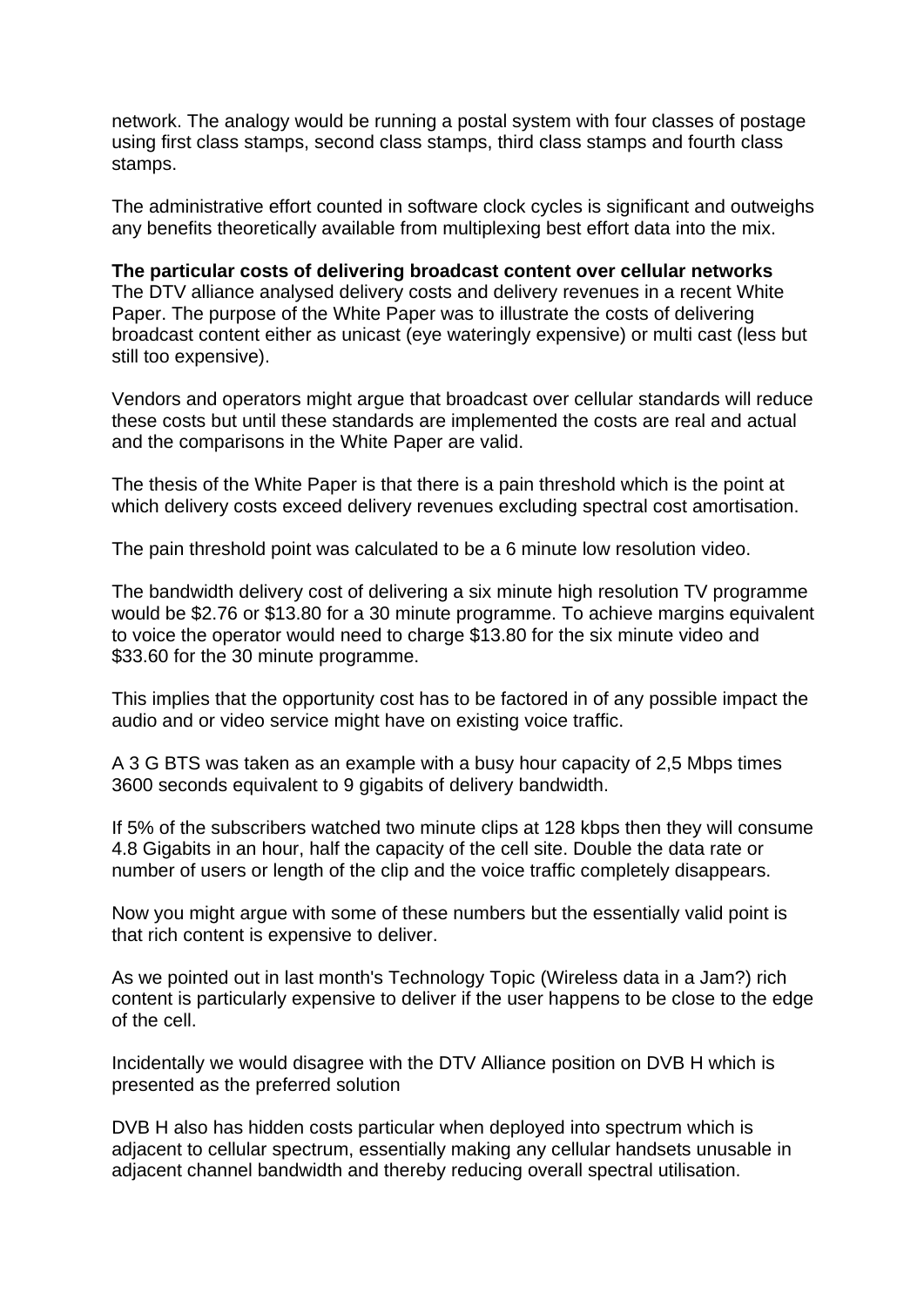The lowest cost delivery option for portable rather than mobile transceivers is DVB rather than DVB H and ATSC rather than Media FLO but more on that in a later topic.

#### **Summary- cost and value transforms**

Essentially we are saying that content has hidden costs and that these costs are increasing rather than decreasing over time.

Costs may be apparently reducing but may reappear in other areas. For example, the Quality of Service mechanisms needed in IP networks to handle rich media substantially increase the overall cost of delivery.

In parallel, value is decreasing including content with presently highly contested acquisition costs, premier league football for example. We should not assume that so called Premium content maintains that premium over time. As humans we have a finite absorption bandwidth and we must be close to the safe absorption limit particularly as far as football is concerned.

There is an argument that the value is still there but is realised in different ways. O2 Telfonica sponsor events at the Millenium Dome. This includes concerts by artists such as Prince, the Rolling Stones and Led Zeppelin

Some artists, for example Prince, give their music away for free or at a deep discount but the live concert grosses millions. The majority of this value goes to the artists (typically 110% of the ticket costs) and venue owner, the American Anschutz Entertainment Group.

These are examples of cost and value transforms.

Costs do not necessarily disappear but may reappear in other areas.

Value may be realised by third parties who may be the unintended though possibly deserving beneficiaries of the original investment process.

Cambridge Wireless event in January

Cambridge Wireless holds regular Special Interest Group meetings that provide a non commercial view of technology and engineering evolution.

The next meeting of the Future Wide Area Wireless Special Interest Group will be on the 22nd January and will address test and conformance issues.

The requirement to handle multi media content in user devices and to handle multi media traffic across cellular networks has introduced very specific test and measurement challenges.

The meeting will provide detailed insights into how present problems in the test and measurement of multi media devices and multi media networks may be resolved.